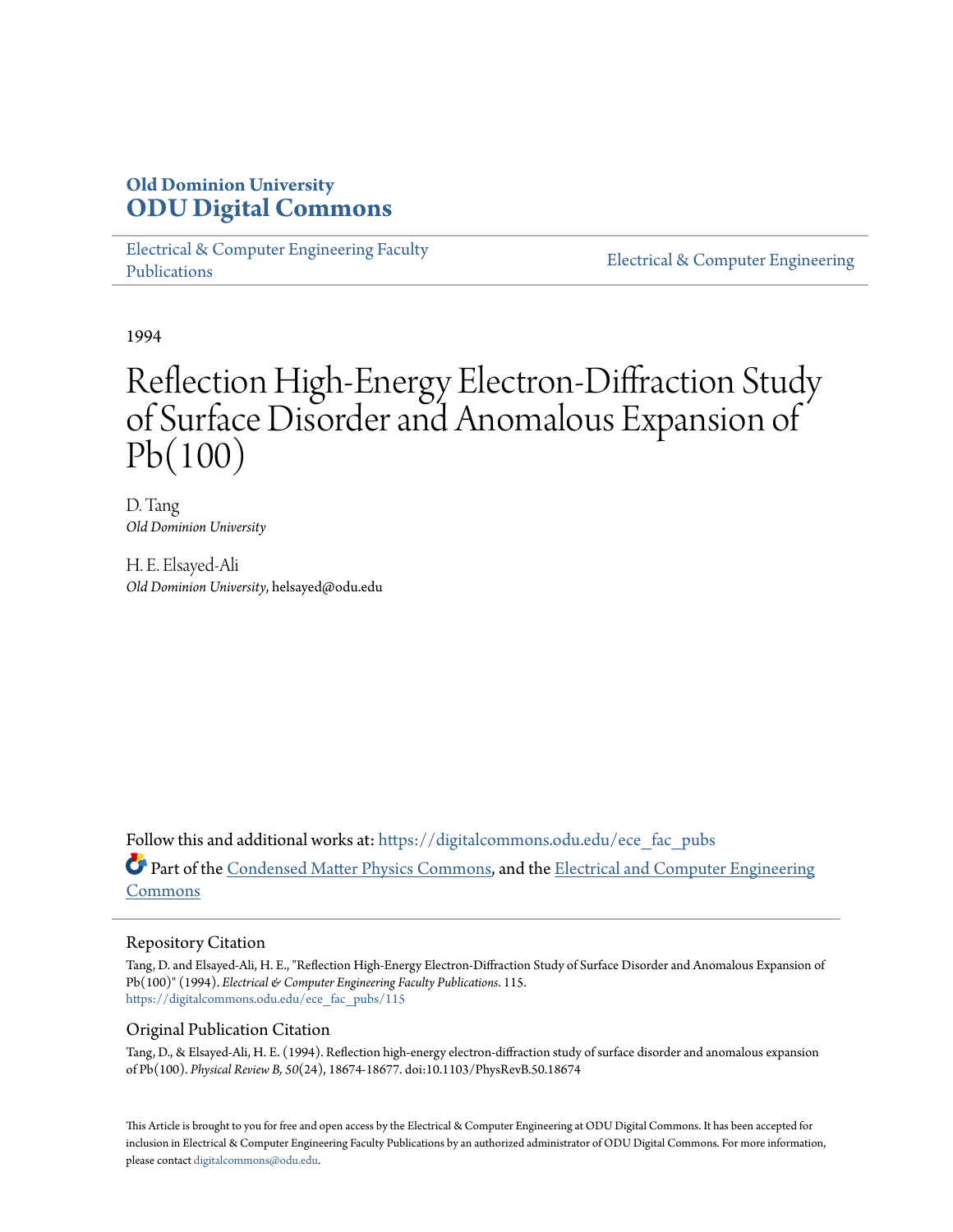### Reflection high-energy electron-diffraction study of surface disorder and anomalous expansion of Pb(100)

D. Tang and H. E. Elsayed-Ali

Department of Electrical and Computer Engineering, Old Dominion University, Norfolk, Virginia 23529-0246 (Received 2 June 1994; revised manuscript received 7 September 1994)

The temperature-dependent surface structural behavior of Pb(100) is studied using reflection highenergy electron difFraction. Anomalous surface expansion for temperatures between room temperature to about 500 K is observed. A high density of surface vacancies appears at temperatures above  $\sim$  500 K.

Reflection high-energy electron diffraction (RHEED) is used to study the temperature-dependent structural properties of Pb(100). Compared to low-energy electron diffraction (LEED), estimating the lattice spacing by RHEED is more precise, since the specimen-to-screen distance can be greater, and the distance between RHEED streaks can usually be measured more accurately than distances between LEED spots. The surface sensitivity of RHEED is comparable to that of LEED with the advantage that the probed depth can be varied by changing the incidence angle of the electron beam on the surface rather than changing the primary electron energy, as for LEED.

Several structural studies have been previously performed on fcc(100) metal surfaces near its bulk melting temperature  $T_m$ .<sup>1-7</sup> A recent study on Pb(100) and its vicinal surfaces using medium-energy ion scattering showed that a limited amount of disorder began to form on Pb(100) at temperatures above 500 K, where  $T_m$  for Pb is  $600.7$  K.<sup>3</sup> The disordered layer thickness on Pb(100) was observed to increase logarithmically up to 2-3 K below  $T_m$  and then saturates at about 1.3 ML's, measured up to  $T_m$  -0.05 K. The maximum amount of disorder on the vicinal surfaces increased with the miscut angle from 1.9 to 3.5 ML's on the 5' and 10' miscut surfaces, respectively. This is in contrast to the divergence of the disordered layer thickness on Pb(110) as  $T_m$  is approached. This behavior, where the disordered layer thickness is finite as  $T_m$  is approached, is known as incomplete surface melting.

Further experiments on Pb(100) with high-resolution low-energy electron diffraction (HRLEED) have shown a weak disordering at  $\approx$  570 K.<sup>5</sup> This disordering is preceded by an anomalous surface expansion at  $T \leq 480$  K and an abrupt generation of surface vacancies beginning at  $\approx$  510 K. An anomalous surface expansion was also observed on  $Ni(001)$  using LEED.<sup>4</sup> An x-ray photoelectron difFraction study of Pb(100) showed evidence of a logarithmic growth of the disordered layer thickness beginning at  $585\pm5$  K and up to the highest temperatures studied at  $T_m$  – 2 K.<sup>6</sup>

Recently, there have been several molecular-dynamics (MD) simulations modeling surface melting of fcc(100) surfaces. $8-10$  The simulations by Häkkinen and Manninen $8$  examine the (110), (100), and (111) surfaces of copper, from 0 K to  $T_m$ . This study, which uses

effective-medium theory, allows for the direct comparison of the three low-index faces using the same MD potential and identical cell sizes. The results show pronounced disordering of Cu(110), weak disordering of Cu(100) just below  $T_m$ , and superheating of Cu(111). In addition, the high-temperature behavior of vicinal surfaces of Au(100) was studied using the many-body "glue" potential.<sup>9</sup> In these studies, structural modulation in the disordered filrn was evident on Cu(100) and the vicinal surfaces of Au(100).

In the present paper, we describe an experimental study of the high-temperature structural behavior of Pb(100) using reflection high-energy electron difFraction. The experiment was performed in a vacuum chamber with a base pressure in the low range of  $10^{-10}$  torr. The sample was cut with a fine band saw to twice its final thickness, polished with silicon carbide grit paper, and finally chemically etched in a mixture of  $80\%$  glacial acetic acid and 20% hydrogen peroxide until a mirrorlike finish was obtained. The sample was clipped to a resistively heated molybdenum heater mounted on a threeaxis manipulator, which also has polar and azimuthal rotation. Two thermocouples placed at different locations on the sample monitored its temperature.

The sample was cleaned with cycles of 30 min argonion bombardment at a temperature of 500 K followed by



FIG. 1. A schematic diagram of reflection high-energy electron diffraction RHEED. The electron beam is incident on the surface at an angle  $\theta$ , probing the first few atomic layers. The RHEED pattern, which consists of streaks oriented perpendicular to the plane of the surface, is detected on a phosphor screen.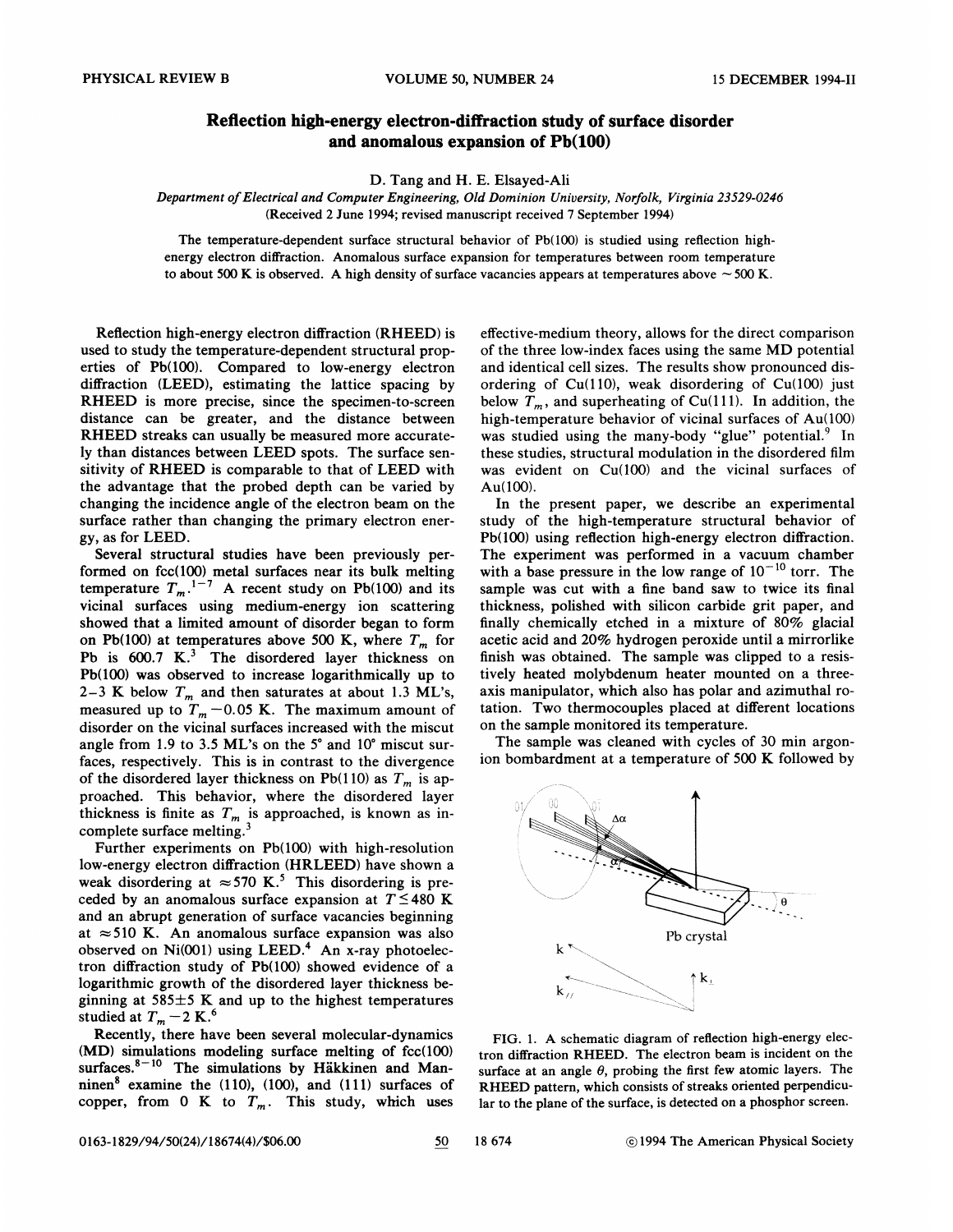

FIG. 2. A three-dimensional picture of a RHEED pattern intensity. The profiles are taken along the streaks. The height of the peak is proportional to intensity (in arbitrary units). From the front to back, the streaks are the 01, 00, and  $0\bar{1}$ , respectively.

5 min annealing at 550 K. The sample cleanliness was checked by Auger electron spectroscopy using a cylindrical mirror electron energy analyzer. The RHEED pattern is monitored by a phosphor screen located 23 cm away from the sample. The RHEED pattern is focused, using a camera lens, into a  $512 \times 512$  charge-coupleddevice (CCD) detector. The output of the CCD detector is digitized and stored in a computer for data analysis.

A schematic diagram of refiection high-energy difFraction is shown in Fig. 1. The electron beam is incident along the [011] direction at an angle of  $2^\circ - 5^\circ$  with the surface of the sample. In Fig. 1, the central diffraction beam is the 00 streak. The 01 and  $0\bar{1}$  streaks are on the two sides of 00 streak. A three-dimensional plot of a RHEED pattern is shown in Fig. 2. The profiles are taken along the RHEED streaks.

In Fig. 3 we display a set of RHEED profiles taken along the 01 RHEED streak at different temperatures.



FIG. 3. A set of normalized RHEED profile intensities for the 01 streak plotted at various temperatures. The electron beam is incident at an angle  $\approx 2.7^{\circ}$  with the surface, which establishes the first in-phase condition. The electron beam energy is 14 keV.

The horizontal axis is the position along the RHEED streak. The vertical axis is the RHEED streak intensity. The peak intensity of each curve is normalized by dividing the intensity at each position by that at the peak. From this set of profiles, we find that the peak position of the streak shifts towards the shadow edge (left side of the figure) as temperature increases. These shifts represent a decrease in the electron momentum component perpendicular to the surface of the sample,  $k_{\perp}$ , due to the surface expansion as will be described next. Shifts in RHEED streak peak position are related to shifts previously observed in HRLEED  $I-V$  curves with temperature.

In our experiment, the probed depth is obtained by using an empirical relation between electron energy and inelastic mean-free path, along with the measured angle of elastic mean-free path, along with the measured angle incidence of the electron beam.<sup>11</sup> For an electron-beam energy of 14 keV and an angle of incidence of 3' from the surface, the probed depth is  $\approx$  4 Å, reaching about two layers for the Pb(100) surface. If the outgoing electron wave contained contributions from layers deep within the crystal, each reflected coherent wave front from different layers would interfere. The condition of constructive interference is called the in-phase condition, and it can be expressed as

$$
k_1 = 2\pi m/b \tag{1}
$$

where  $k_{\perp}$  is the perpendicular component of the outgoing electron momentum,  $m$  is an integer, and  $b$  is the distance between two atomic layers in the [100] direction.

In the RHEED geometry, the Ewald sphere cuts the reciprocal-lattice rods at a grazing angle. Thus, the difFraction condition in the RHEED geometry results in streaks rather than spots as observed in LEED. It can be shown that

$$
\Delta a \approx \frac{\Delta G}{k \sin \alpha} \tag{2}
$$

where  $\alpha$  is the electron reflection angle with respect to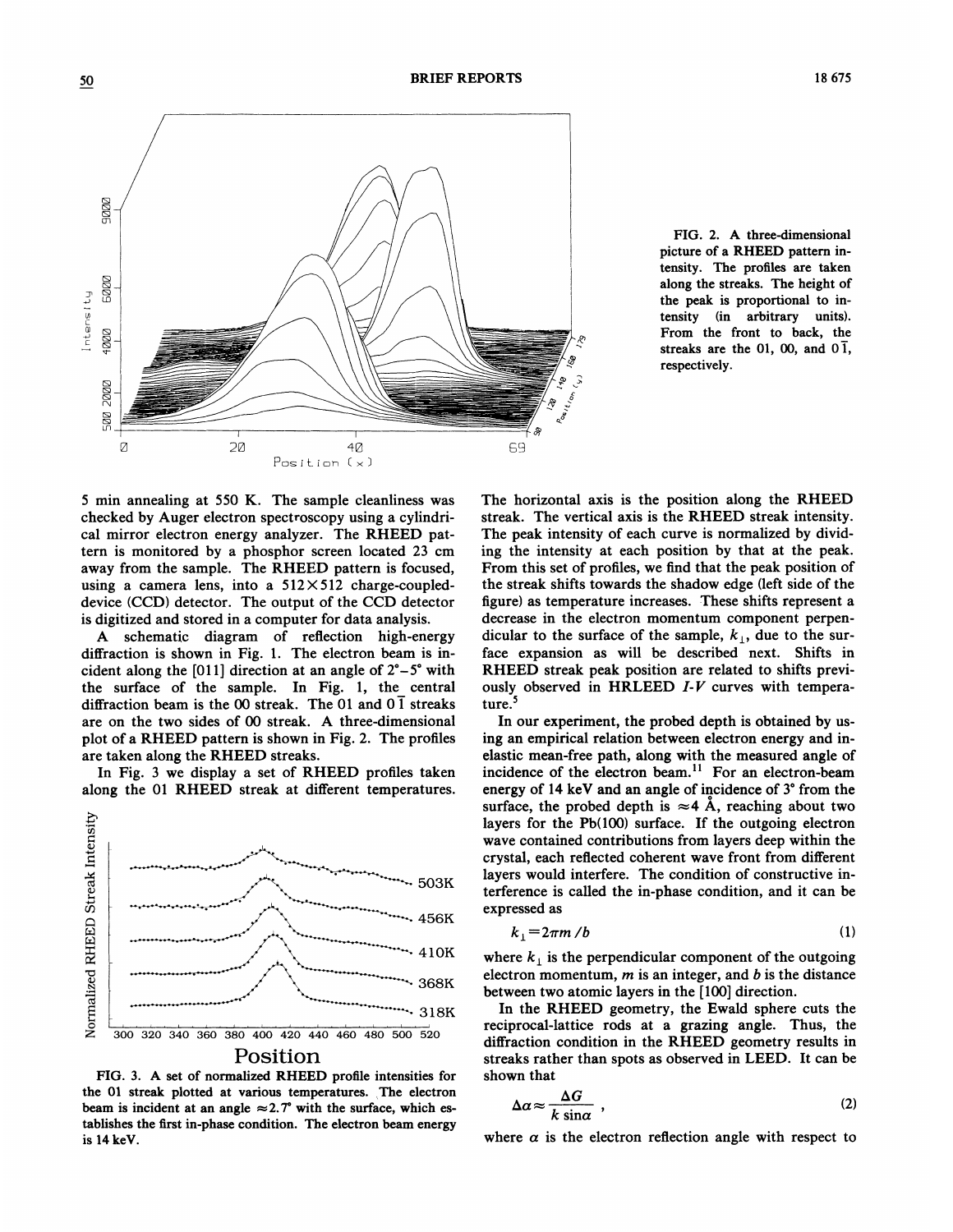the surface,  $\Delta \alpha$  is the angular spread of the reflected beam,  $\Delta G$  represents the width of the reciprocal-lattice rod and  $k$  is the electron momentum. As a result of the small value of incidence angle relative to surface in the RHEED geometry, the position of the peak of the RHEED streak is sensitive to the perpendicular component of momentum transfer.

The angle of incidence of the electron beam on the sample,  $\theta$ , was set such that the perpendicular component of the outgoing electron momentum,  $k_{\perp}$ , equals  $2\pi m/b$ , where  $b = 2.48$  Å, the spacing between two atomic layers in the [100] direction. This corresponds to the in-phase condition.

When the surface thermally expands in the vertical direction from b to  $b + \Delta b$ , the in-phase condition changes to

$$
k'_{\perp} = 2\pi m/(b + \Delta b) \tag{3}
$$

This changes the perpendicular component of the electron momentum. The change in  $k_{\perp}$  is described by

$$
\Delta k_{\perp} = k'_{\perp} - k_{\perp} = 2\pi m \left[ 1/(b + \Delta b) - 1/b \right]
$$
  
\n
$$
\approx (-2\pi m \Delta b/b^2) .
$$
 (4)

The thermal expansion of the top atomic layers,  $\Delta b/b$ , can be estimated from

$$
\Delta b / b = -\Delta k_{\perp} (b / 2\pi m) \tag{5}
$$

The change in the perpendicular component of momentum transfer,  $\Delta k_{\perp}$ , can be found from the measured peak position shift along the streak,

$$
\Delta k_{\perp} = k \, \Delta d \, / L \tag{6}
$$

where  $\Delta d$  is peak position shift,  $k = 2\pi/\lambda$  is the magnitude of the electron momentum, where  $\lambda$  is the electron wavelength, and  $L$  is the distance between the sample and the phosphor screen.

Following the analysis, we set the incidence angle, such that the RHEED pattern is in the first or the second inphase condition,  $k_{\perp} = 2\pi/b$  and  $4\pi/b$ , respectively. A larger peak shift is expected for the second in-phase condition for the same temperature increase. Figure 4 is a



FIG. 4. A set of normalized RHEED profile intensities for the 01 streak are plotted at various temperatures. The electron beam is incident at an angle  $\approx$  5° with the surface, which establishes the second in-phase condition. The electron beam energy is 15 keV.

set of profiles for the 01 streak on the second in-phase condition. The surface temperature is marked on the side of each profile. It is apparent that the shift is approximately double that of the first in-phase condition, shown in Fig. 3, which is consistent with the above simple model.

From Figs. 3 and 4 we calculate a surface expansion of about 4% in the temperature range from room temperature to 500 K. We observe an anomalous thermal expansion of 7—8 times larger than that for the bulk. This result shows agreement with that previously obtained using HRLEED,<sup>5</sup> which is 3.4% expansion of the top atomic layer spacing in the range from 300 to 480 K. Further consideration of the observed shifts in Figs. 3 and 4 indicates that the rate of RHEED streak peak shift with temperature is larger at higher temperatures. Thus, it appears that the coefficient of thermal expansion normal to the surface increases with temperature, as observed by Cao and Conrad for the Ni(100) surface.

For this simple model to be valid, the thermal expansion parallel to the surface must be much smaller than that perpendicular to it. Thermal expansion parallel to the surface can be monitored by measuring the distance between two adjacent streaks as a function of temperature. Moreover, this simplified analysis depends on the kinematic interpretation of the RHEED pattern and ignores multiple scattering. Therefore, we can only estimate the amount of anomalous expansion. The fact that this estimate is about the same if we use the first or the second in-phase condition is consistent with the assumption that multiple scattering eFects have no significant effect on the RHEED peak streak shift.

A set of normalized RHEED streak profiles for the 00 streak at different temperatures is plotted in Fig. 5. A dramatic change in the profile shape is observed when the temperature is raised over 500 K. This implies that a certain structural change has occurred on the Pb(100) surface. A possible reason for that profile change is the generation of surface defects such as vacancies, These defects change the shape of the reciprocal-lattice rods. Generation of surface defects with temperature can be observed in Fig. 6, in which the ratio of background intensity to peak intensity,  $I_{\text{back}}/(I_{\text{peak}}-I_{\text{back}})$ , as a func-